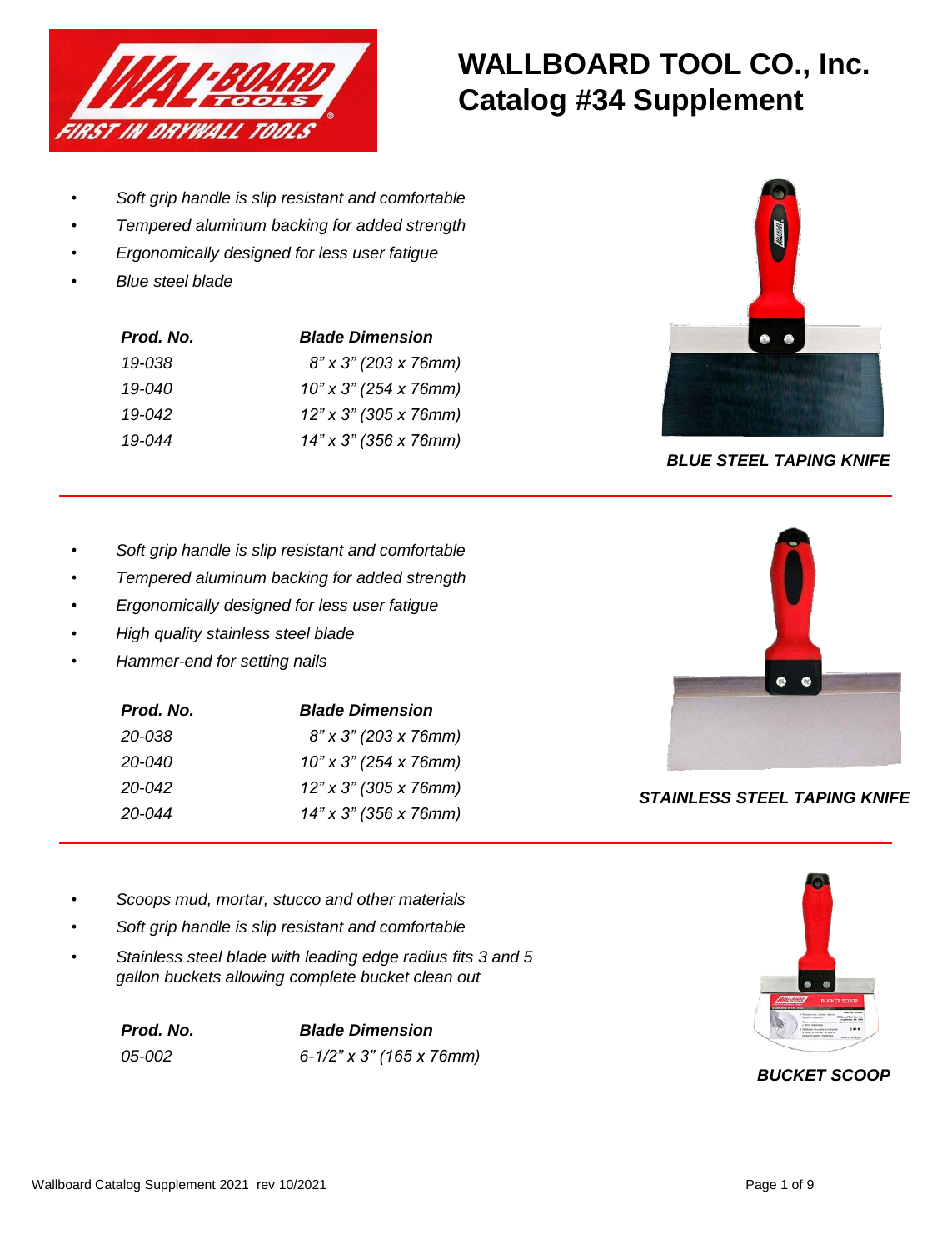

- *Soft grip handle is slip resistant and comfortable*
- *Steel blade is curved, designed specifically to feather and taper drywall joints*

| Prod. No. | <b>Blade Dimension</b> |                       |
|-----------|------------------------|-----------------------|
| 46-031    | $4 - 1/2" X 11"$       | $(114 \times 279$ mm) |
| 46-032    | $5"$ X 12"             | (100 X 305mm)         |
| 46-034    | $4 - 1/2" X 14"$       | $(114 \times 356$ mm) |



## *DRYWALL TROWEL*

- *Soft grip handle is slip resistant and comfortable*
- *Carbon steel blade is heat treated and tempered for proper flex and smooth feathered finish*
- *Ergonomically designed for less user fatigue*
- *Nailing head to set protruding drywall nails*

| Prod. No. | <b>Blade</b> |
|-----------|--------------|
| 22-034    | 4" (102mm)   |
| 22-036    | 6" (152mm)   |



### *SOFT GRIP HAMMER-END KNIFE*

- *Carbon steel blade is heat treated and tempered for proper flex and smooth feathered finish*
- *Classic tapered handle design for reliable control and comfort*
- *Nailing head to set protruding drywall nails*

| Prod. No. | <b>Blade</b> |
|-----------|--------------|
| 22-074    | 4" (102mm)   |
| 22-076    | 6" (152mm)   |



#### *HAMMER-END KNIFE*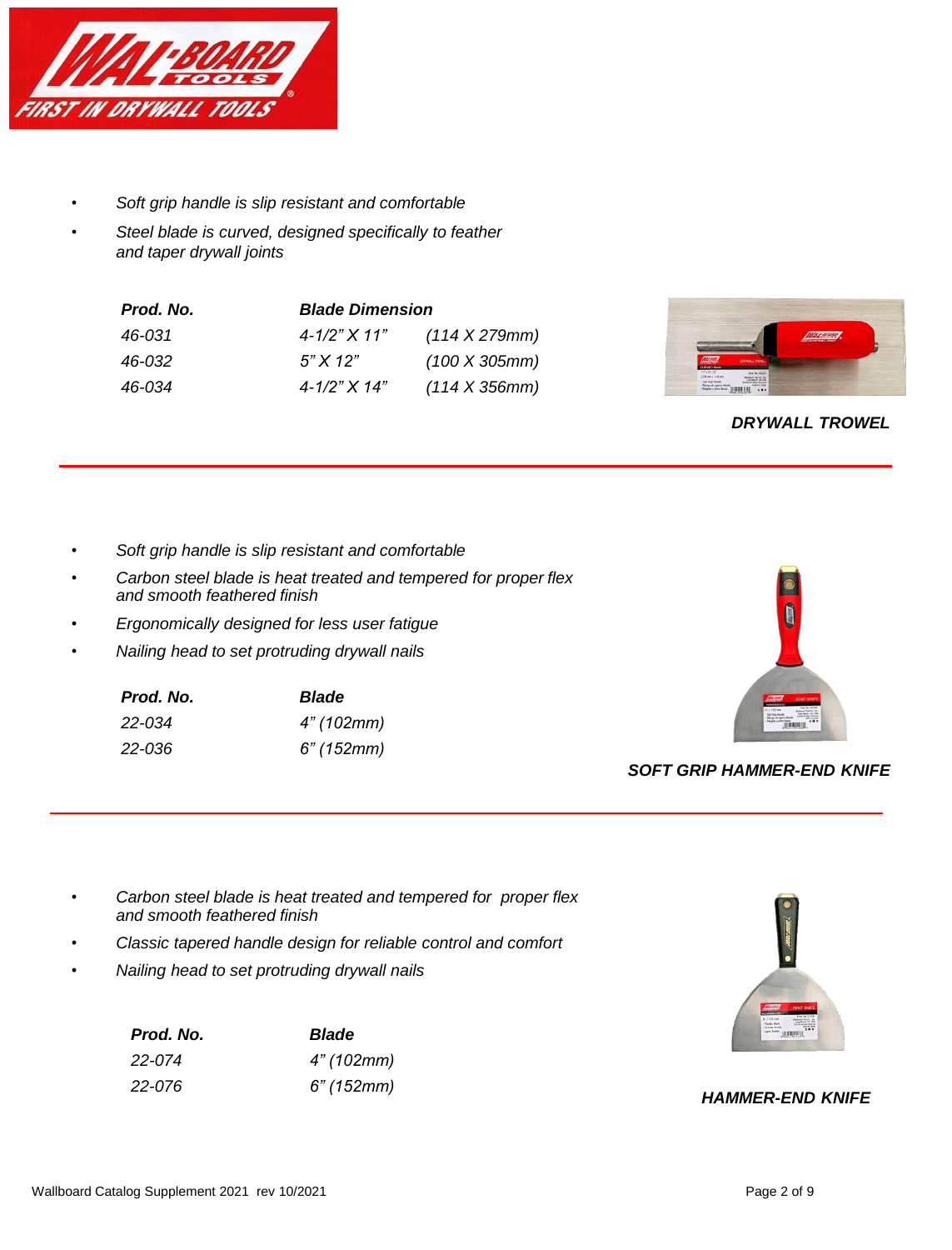

- *Soft grip handle is slip resistant and comfortable*
- *Flexible, stainless steel blades for finishing INSIDE corners*

| Prod. No. | <b>Blade Dimensions</b>        |
|-----------|--------------------------------|
| 82-030    | $5"$ x 4" (127 x 102mm)        |
| 82-032    | $3-1/2$ " x 2-1/2" (89 x 64mm) |



## *INSIDE CORNER TOOLS*

- *Soft grip handle is slip resistant and comfortable*
- *Flexible, stainless steel blades for finishing OUTSIDE corners*

*Prod. No. Blade Dimensions 82-034 3-1/2" x 2-1/2" ( 89 x 64mm) Sides*



# *OUTSIDE CORNER TOOL*

- *Improved trigger activated air start/stop control system*
- *On-gun air/flow control valve for finite air control*
- *Comfort grip handle and trigger*
- *One piece body*
- *Sprays most gravity fed materials*
- *Designed for wall and ceiling texturing*
- *Three spray tips: 3/16", 1/4", 5/16" (4.8, 6.3 & 8mm)*
- *Requires air compressor with 2.4 CFM @ 90 PSI/5.3 CFM @ 40 PSI*

| Prod. No.     | Capacity                     | <b>Overall Height</b> | Weight             |
|---------------|------------------------------|-----------------------|--------------------|
| 52-020        | 1-3/4 Gal.<br>$(6.6$ ltr $)$ | 22"<br>(559mm)        | 5 lbs.<br>(2.27kg) |
| <i>50-040</i> | <b>Material Orifice Set</b>  |                       |                    |

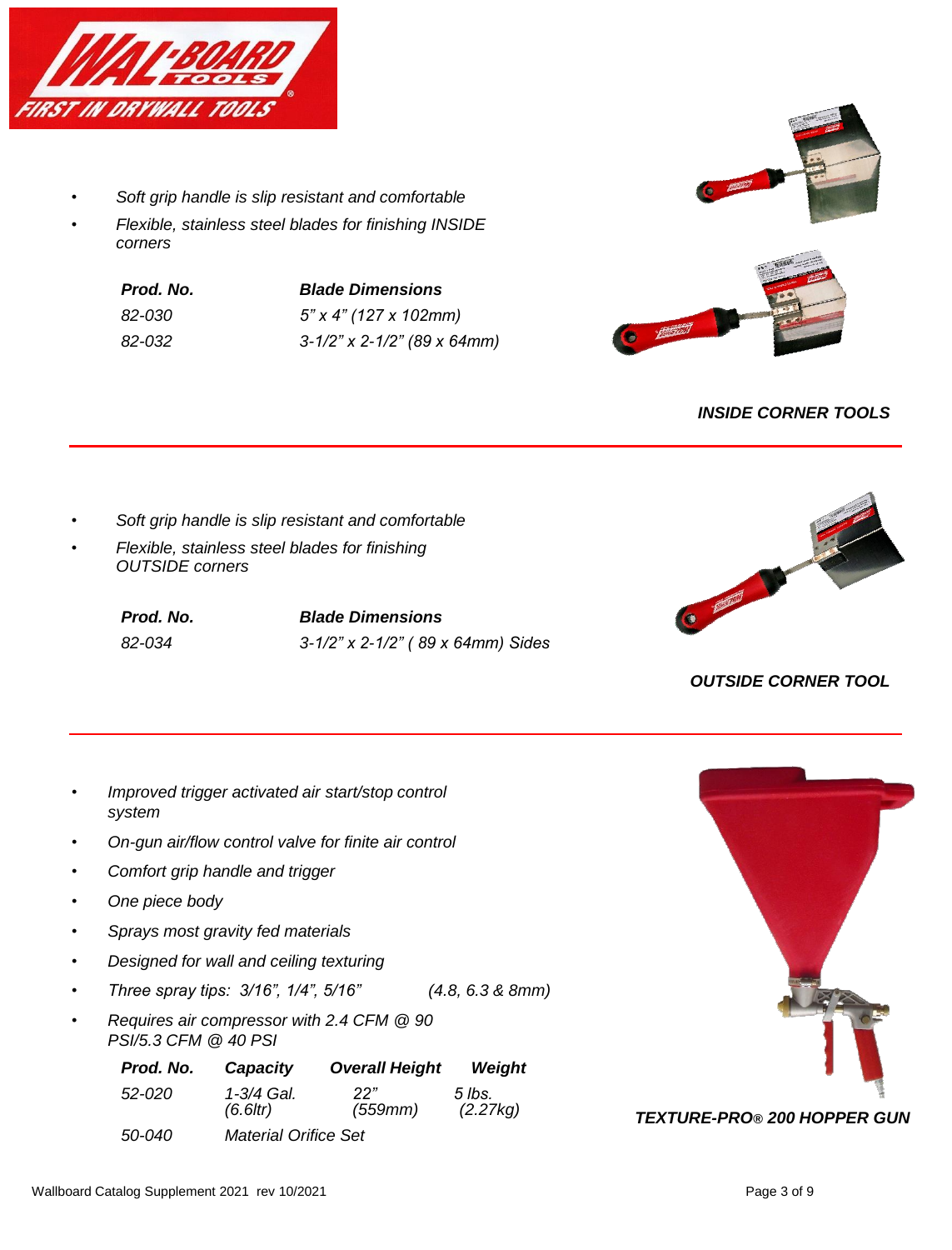

- *Repair large holes or damaged areas in drywall*
- *Professional quality repairs*
- *Fits both 1/2" (12.7mm) and 5/8" (15.9mm) drywall panels*

*Prod. No. 54-014*



## *DRYWALL REPAIR CLIPS*

- *Soft grip handle is slip resistant and comfortable*
- *6" (152mm) high carbon steel blade is heat treated and tempered*
- *Offset teeth cut fast without clogging*
- *Sharpened tip easily punctures drywall*

| Prod. No.     | <b>Blade Thickness</b> |
|---------------|------------------------|
| <i>04-030</i> | .070" (1.75mm)         |





*04-030 .070" (1.75mm) 6" (152mm) DRYWALL UTILITY SAW*

- *High impact polystyrene plastic is tough and yet economical*
- *Now available in packs of 3 in the sizes below*

| Prod. No. | <b>Blade Widths</b>            |  |
|-----------|--------------------------------|--|
| 88-063    | 2", 4" & 6" (51, 102, 152mm)   |  |
| 88-066    | 6", 8" & 10" (152, 203, 254mm) |  |

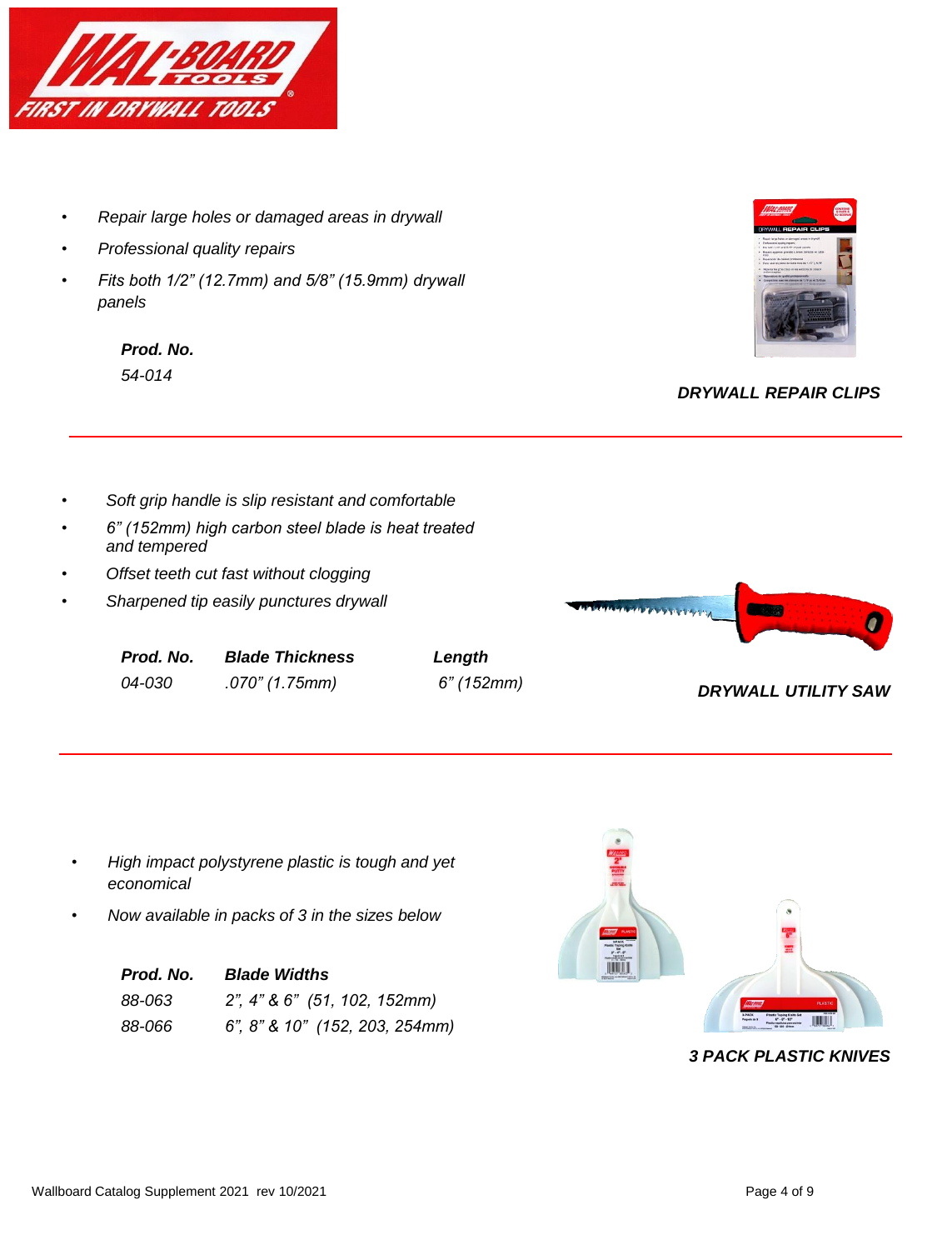

- *Designed for sanding wallboard joint compound*
- *Achieve professional feather finish*
- *Dustless sanding when used wet*
- *Rinse and reuse*

| Prod. No. |  |
|-----------|--|
| 38-030    |  |

*Prod. No. Dimensions 38-030 8 7/8" x 4 1/2" x 1 5/8" (47.63 x 114.3 x 41.28mm)*



#### *DUSTLESS DRYWALL SANDING SPONGE*

- *Designed for sanding wallboard joint compound*
- • *Angled for sanding seams, corners and edges*
- *Achieve Professional feather finish*
- • *Dustless sanding when used wet*
- *Rinse and reuse*

*Prod. No. Dimensions 38-032 8 7/8" x 3 7/8" x 1 5/8" (47.63 x 98.43 x 41.28mm)*



#### *DUSTLESS ANGLED DRYWALL SANDING SPONGE*

- *3 Layers for maximum performance*
- *Top sanding, middle support layer, bottom sponge*
- *For sanding wallboard joint compound*
- • *Layered design to maintain shape*
- • *Achieve professional feather finish*
- • *Dustless sanding when used wet*
- *Rinse and reuse*

*Prod. No. Dimensions 38-035 8 7/8" x 4 1/2" x 1 5/8" (47.63 x 114.4 x 41.28mm)*



*PREMIUM DUSTLESS DRYWALL SANDING SPONGE*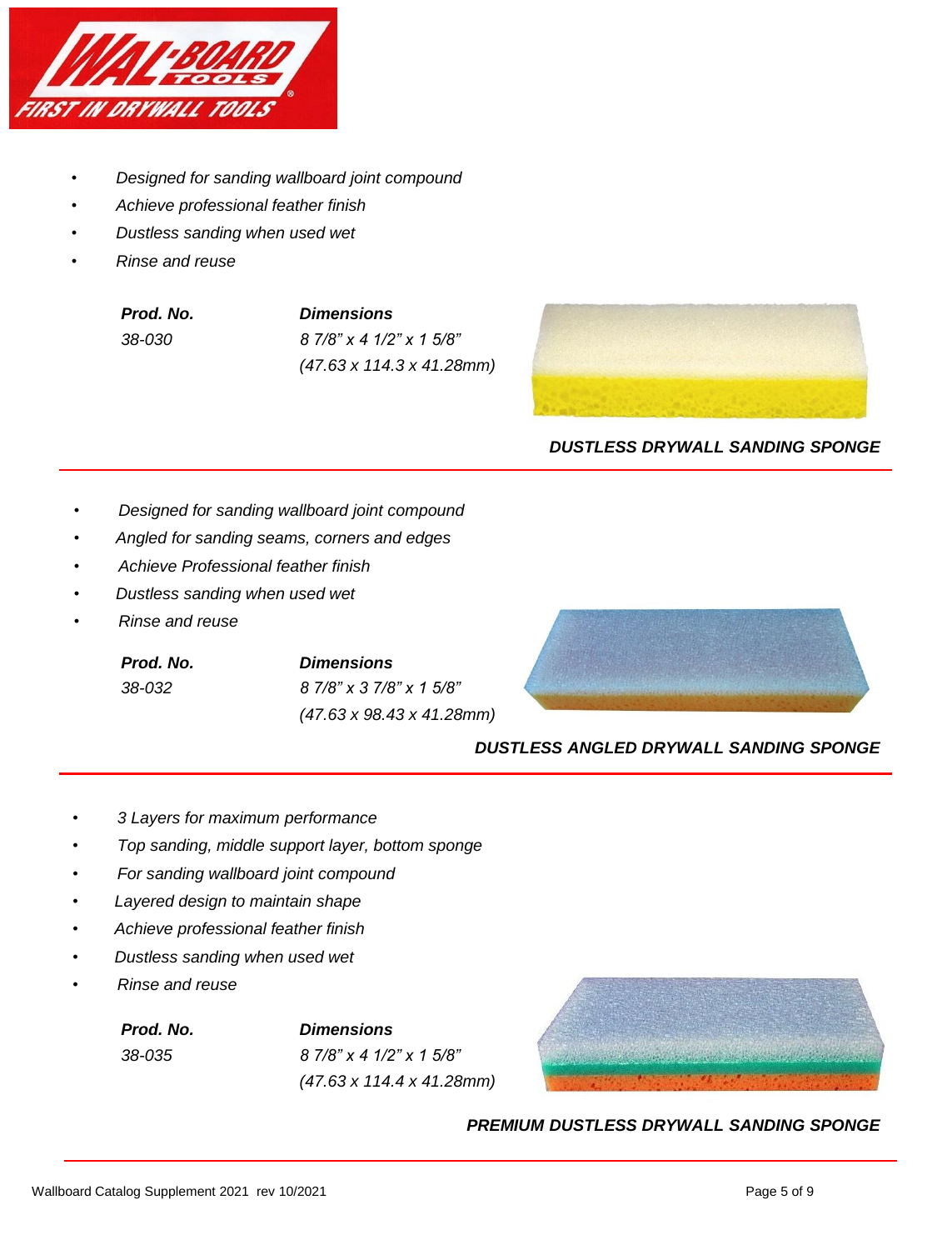

- *Trigger activated air start/stop control system*
- *Sprays texture on walls and ceilings*
- *On-gun air flow control valve*
- *Comfort grip handle*
- *One piece body*
- *Sprays most gravity fed materials*
- *Three spray tips: 3/16", 1/4", 5/16" (4.8, 6.3 & 8mm)*
- *Requires air compressor with 2.4 CFM @ 90 PSI/5.3 CFM @ 40 PSI*

| Prod. No. | Capacity                     | <b>Overall Height</b> | Weight             |
|-----------|------------------------------|-----------------------|--------------------|
| 56-020    | 1-3/4 Gal.<br>$(6.6$ ltr $)$ | 22"<br>(559mm)        | 5 lbs.<br>(2.27kg) |
| 50-040    | Material Orifice Set         |                       |                    |



## *SPRAY-PRO® HOPPER GUN*

- *Heavy-Duty Stainless Steel*
- *Superior Balance and Comfort*
- *One-piece Construction*
- *Engineered to Fit the Hand*
- *Ground, Polished, Flexible Blade*
- *Large Hammer-end Handle*
- *Rust Free*

| Prod. No. | Weight   | <b>Blade Width</b> |
|-----------|----------|--------------------|
| 22-094    | .36 lbs. | 4"                 |
| 22-095    | .30 lbs. | 5"                 |
| 22-096    | .30 lbs. | 6"                 |
| 22-099    | .45 lbs. | 10"                |
|           |          |                    |



*4" WAL-PRO® Professional Joint Knife 5" WAL-PRO® Professional Joint Knife 6" WAL-PRO® Professional Joint Knife 10" WAL-PRO® Professional Joint Knife*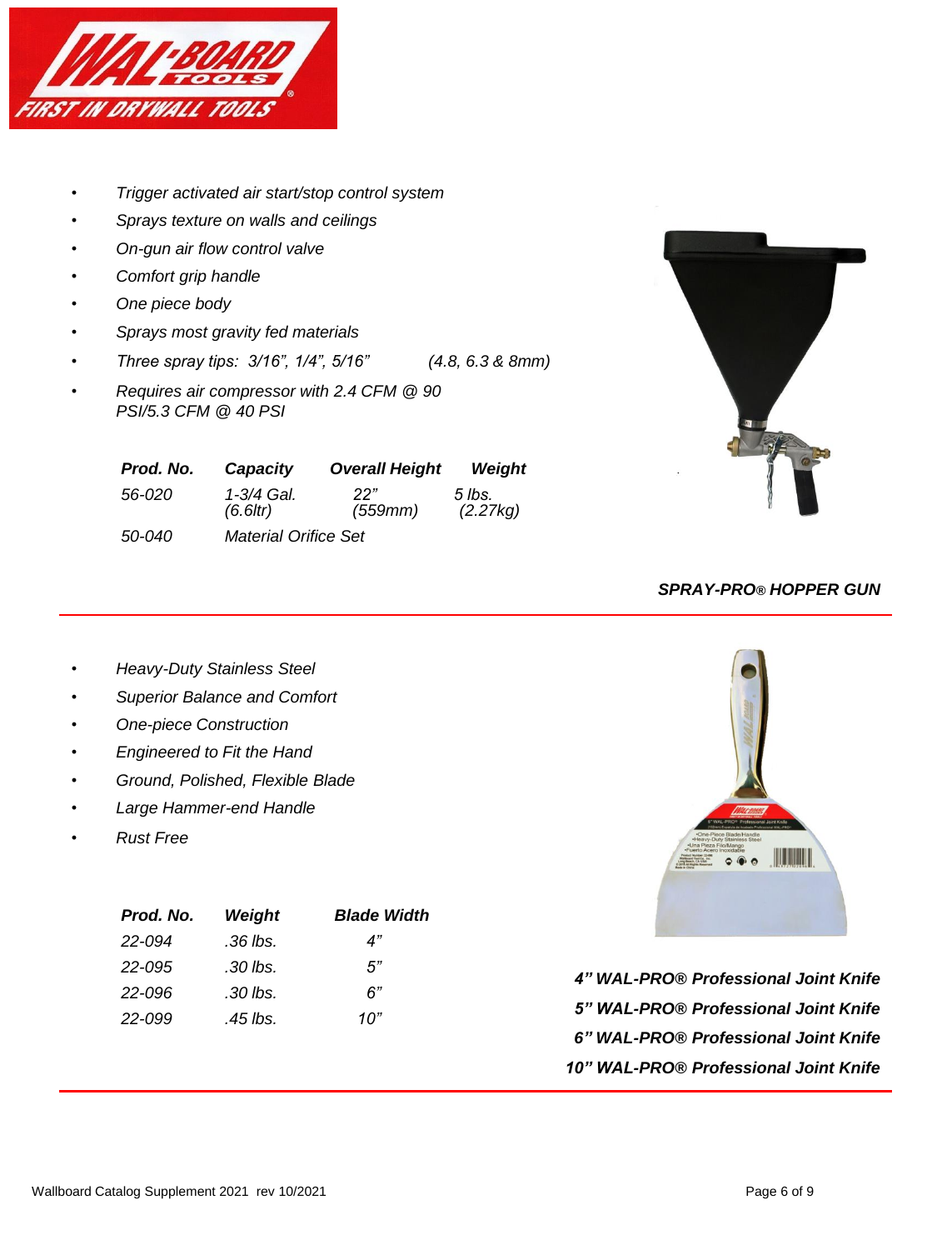

- *Curved shape for better control*
- *Ideal for cutting drywall*
- *Rubber coated comfort grip with heavy duty Zinc body*
- *Comfort grip handle*
- *Easy open thumb dial blade change*
- *Blade storage in handle holds up to 5 blades*



| Prod. No. | Weight   | Length             |
|-----------|----------|--------------------|
| 15-009    | .40 lbs. | $8.60"$ (218.44mm) |

*Comfort Fixed Blade Knife*

- *For applications of plaster and drywall compounds*
- *Hardened and tempered stainless steel blade*
- *Precision soft grip handle*
- *Professional quality*
- *Mounting length: 12-3/4"*



| Prod. No. | Wei  |
|-----------|------|
| 46-014    | 1.25 |
| 46-016    | 1.40 |

#### *Prod. No. Weight Blade Dimension*

| 46-014 | 1.25 lbs. | $14"$ x 5" (355.6 x 127mm) |
|--------|-----------|----------------------------|
| 46-016 | 1.40 lbs. | 16" x 5" (406.4 x 127mm)   |

*14" Plastering Trowel, Stainless 16" Plastering Trowel, Stainless*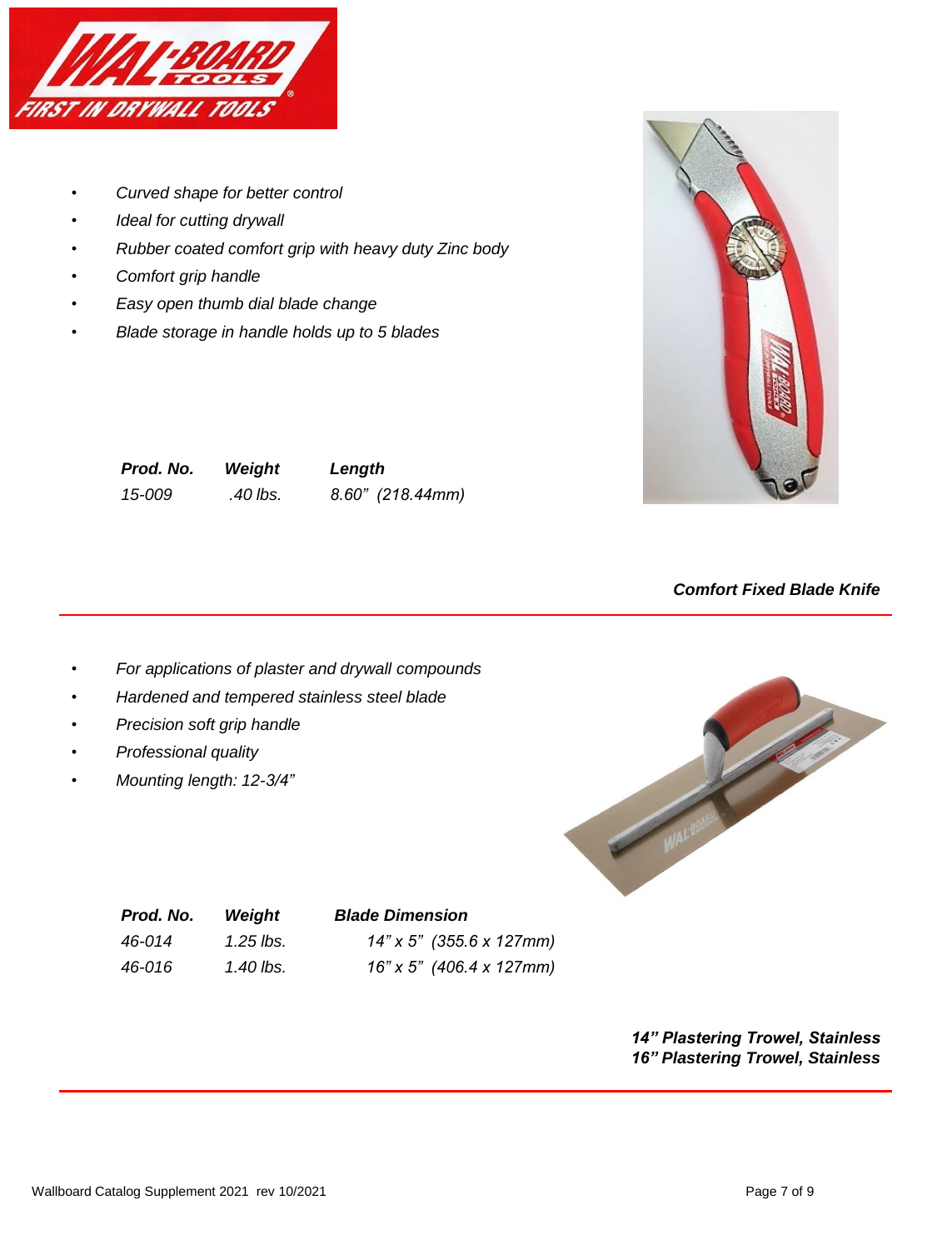

- *One-Piece Construction*
- *Heavy Duty Stainless Steel*
- *Superior Balance and Construction*
- *Engineered to Fit the Hand*
- *Ground, Polished, Flexible Blade*
- *Large Hammer-End Handle*
- *Rust Free*



| Prod. No. | Weight   | <b>Height</b> | <b>Blade Length</b> |
|-----------|----------|---------------|---------------------|
| 15-018    | .30 lbs. | 8.88"         |                     |

*12 in 1 Tool, Stainless Steel*

- *Heavy Duty Stainless Steel Construction*
- *Heli-Arc Welds for Water Tight Use*
- *Contour Bottom Improves Grip*



*Prod. No. Weight Dimensions 23-012 1.20 lbs. 14.06" x 4.25" x 3.50" 23-014 1.35 lbs. 16" x 4.25" x 3.50"*

> *12" Mud Pan Contour Bottom Stainless Steel, Heli-Arc 14" Mud Pan Contour Bottom Stainless Steel, Heli-Arc*